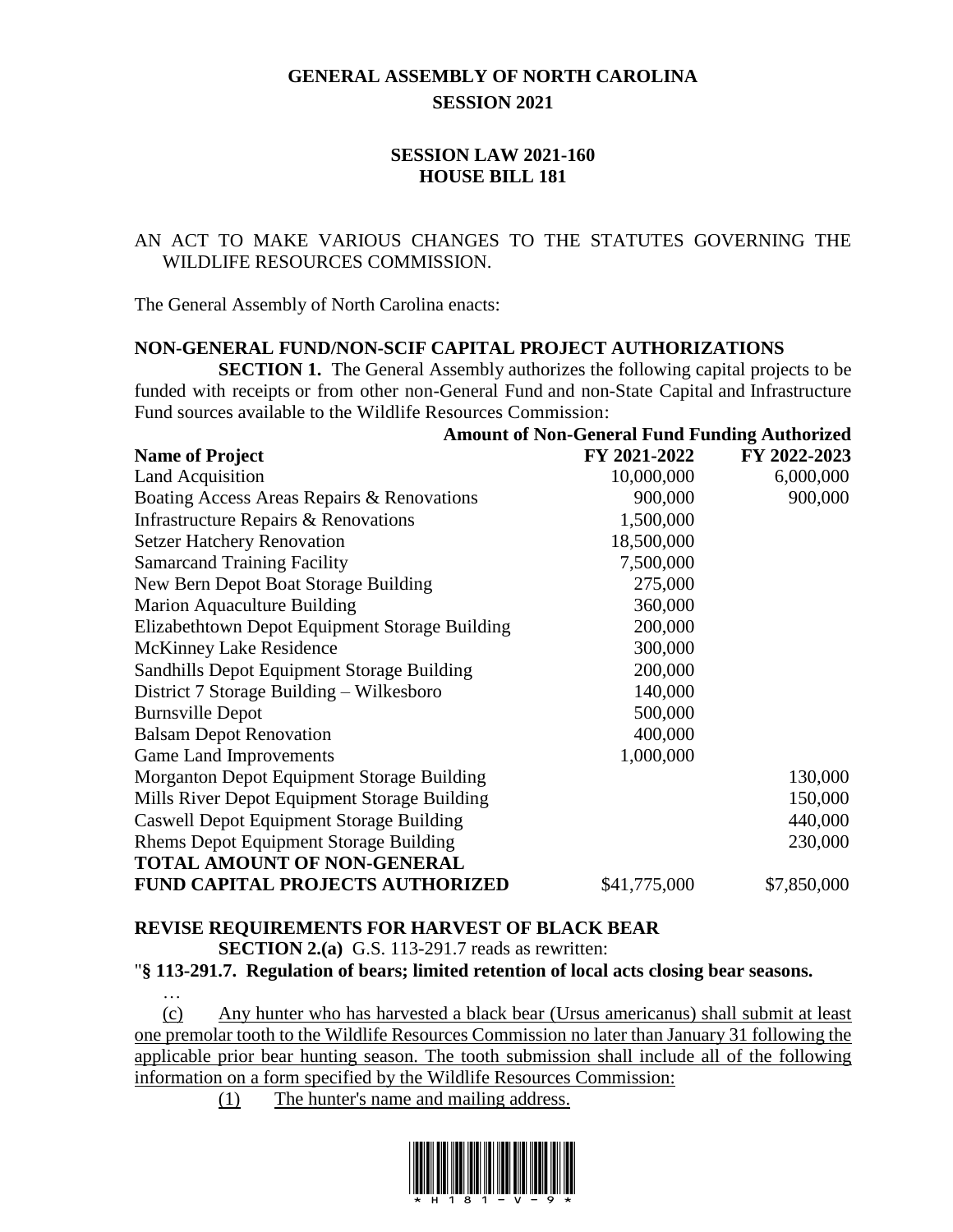- (2) The hunter's Wildlife Resources Commission customer number and bear harvest authorization number.
- (3) The sex of the harvested bear.
- (4) The county of harvest.

(d) Violation of subsection (c) of this section shall be an infraction as provided in G.S. 14-3.1, punishable by a fine of thirty-five dollars (\$35.00). A person responsible for an infraction under this subsection shall not be assessed court costs, but the Executive Director of the North Carolina Wildlife Resources Commission is authorized to revoke or refuse to issue bear e-stamp privileges for any individual guilty of an infraction for violations of subsection (c) of this section for two consecutive years or upon failure to pay outstanding infraction fines when required to do so."

**SECTION 2.(b)** The Wildlife Resources Commission may adopt temporary and permanent rules to implement this section.

**SECTION 2.(c)** Subsection (a) of this section becomes effective October 1, 2021, and applies to bear hunting seasons beginning on or after that date.

# **REPEAL COMMISSION LAW ENFORCEMENT OFFICER REPORT**

**SECTION 3.** Subsection 35(b) of S.L. 2015-263 is repealed.

#### **WILDLIFE CONTROL TECHNICIAN CERTIFICATION AMENDMENTS SECTION 4.(a)** G.S. 113-273 reads as rewritten:

# "**§ 113-273. Other licenses.**

…

(*l*) Wildlife Control Agent License. – Any An individual who engages in wildlife damage control or wildlife removal activities, including bat eviction, for compensation, including reimbursement for the cost of materials, shall first procure a wildlife control agent license. This is an annual license issued by the Wildlife Resources Commission for fifty dollars (\$50.00). This license shall not be required for licensed trappers taking wild animals during the established trapping season for that species. The Wildlife Resources Commission is authorized by rule to set standards for and to license wildlife control agents.

(*l*1) Wildlife Control Technician Certification. – An individual who is under the direct supervision of a licensed wildlife control agent and who engages in wildlife damage control or wildlife removal activities for compensation under the direct supervision of a licensed wildlife control agent shall first procure a wildlife control technician certification. This is an annual certification issued by the Wildlife Resources Commission for twenty-five dollars (\$25.00). This certification shall not authorize the individual to issue depredation permits. This certification shall not be required for licensed trappers taking wild animals during the established trapping season for that species. For purposes of this subsection, the term "wildlife damage control or wildlife removal activities" shall include bat eviction and alligator damage control or removal activities, and the term "for compensation" shall include reimbursement for the cost of materials. The Wildlife Resources Commission may adopt rules to certify and set standards for wildlife control technicians.

 $(m)$  Alligator Control Agent Certification. – In addition to the wildlife control agent license, any An individual who engages in alligator damage control or removal activities for compensation, including reimbursement for the cost of materials, shall first procure an alligator control agent certification. certification, as well as a wildlife control agent license under subsection (*l*) of this section. This is an annual certification issued by the Wildlife Resources Commission for twenty-five dollars (\$25.00). The Wildlife Resources Commission is authorized by rule to set standards for and to certify alligator control agents. This certification does not include privileges conveyed with an endangered species permit. The endangered species permit shall be obtained prior to conducting activities under the authorization of this certification."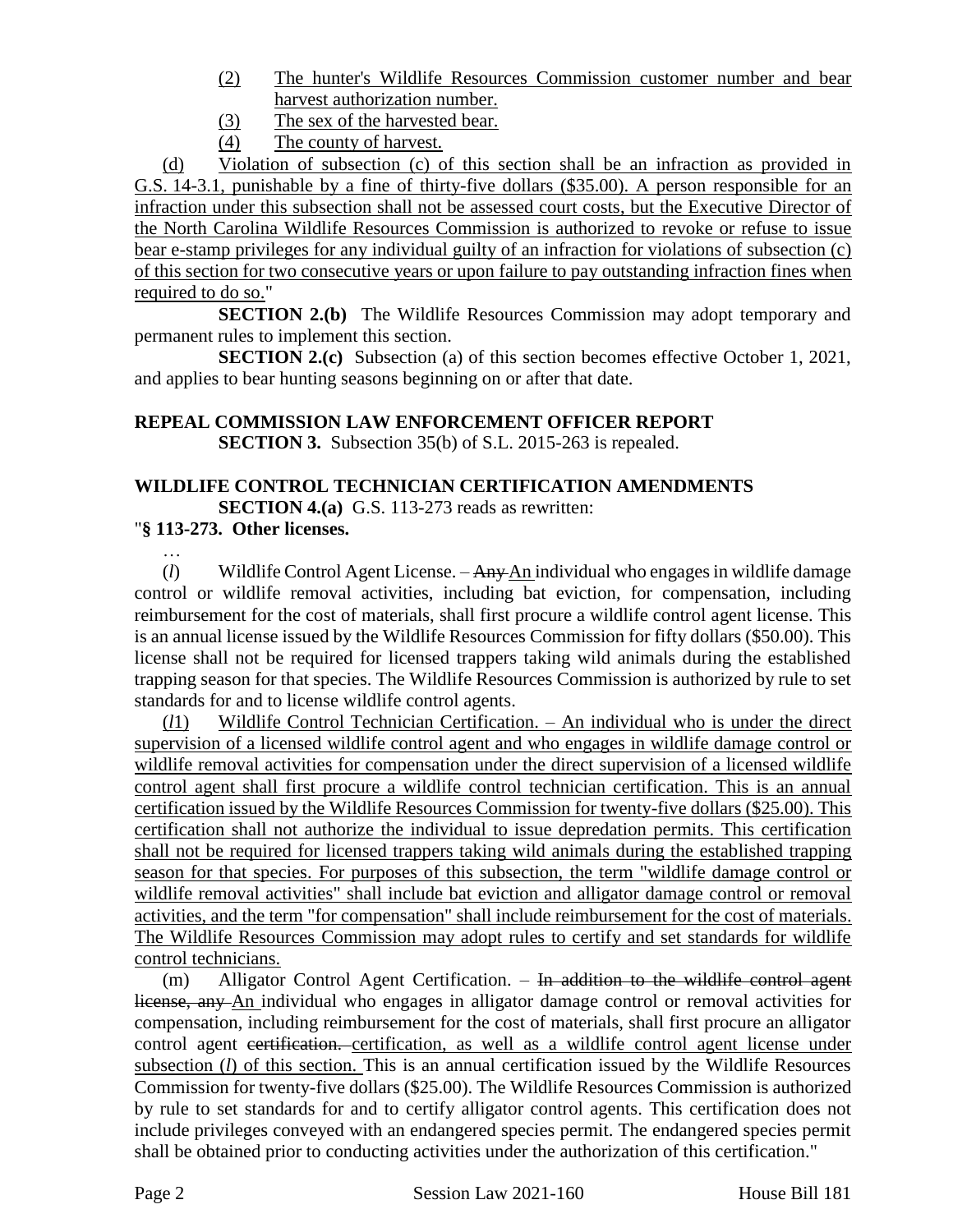# **VETERANS EXEMPTION FOR MOUNTAIN HERITAGE TROUT WATERS LICENSE**

**SECTION 5.(a)** G.S. 113-276 is amended by adding a new subsection to read:

"(*l*3) A resident or nonresident of this State who served as a member of the Armed Forces and who separated under honorable conditions is exempt from the Mountain Heritage Trout fishing license requirements of G.S. 113-271(d)(10) while fishing in waters designated by the Wildlife Resources Commission as Mountain Heritage Trout waters. In order to qualify for the exemption provided under this subsection, the person shall have valid documentation of their service on his or her person at all times during the fishing activity."

**SECTION 5.(b)** This section becomes effective October 1, 2021.

# **WATERFOWL HUNTING PUBLIC PROPERTY**

**SECTION 6.(a)** Section 1 of S.L. 2019-98 reads as rewritten:

"**SECTION 1.** During the waterfowl seasons established by the Wildlife Resources Commission, it shall be unlawful to leave do any of the following:

- (1) Leave or place any equipment or vessels that may be used for the purpose of taking migratory waterfowl, including, but not limited to, mobile or temporary blinds, layout boats, and decoys between two hours after sunset and 4:00 A.M. each day unless remaining on a portion of the shoreline or attached to a dock as authorized by the owner of the shoreline or dock.
- (2) Leave unattended or unoccupied any equipment or vessels that may be used for the purpose of taking migratory waterfowl, including, but not limited to, mobile or temporary blinds, layout boats, and decoys, prior to 4:00 A.M. decoys between 4:00 A.M. and two hours after sunset each day. All such unattended equipment and unoccupied vessels must be removed by two hours after sunset each day unless remaining on a portion of the shoreline or attached to a dock as authorized by the owner of the shoreline or dock."

**SECTION 6.(b)** This section applies only to Roanoke Rapids Lake in Halifax and Northampton Counties.

**SECTION 6.(c)** This section is effective when it becomes law and applies to offenses committed on or after that date.

# **PREPARATION FOR CHRONIC WASTING DISEASE**

**SECTION 7.(a)** Article 12 of Chapter 143 of the General Statutes is amended by adding a new section to read:

#### "**§ 143-254.7. Appropriation and emergency power to combat Chronic Wasting Disease.**

If the Commission determines that an outbreak of Chronic Wasting Disease in the State constitutes a significant threat to deer and other cervid species, the Commission may declare a wildlife emergency. Upon declaration of the wildlife emergency, the Commission shall request needed additional funding for immediate investigation, containment, and eradication of the outbreak from the Contingency and Emergency Fund to the Council of State for approval following the process set forth in G.S. 143C-4-4(c). The approved funds will be allocated by the State Controller to a special fund called the Chronic Wasting Disease Emergency Response Fund (CWD Response Fund). Funds allocated to the CWD Response Fund are appropriated to the Wildlife Resources Commission for the purposes for which the funds are requested and approved. The Commission shall request any federal funds available to combat Chronic Wasting Disease in cervids, and any such funds obtained will be used to offset State funds appropriated under this section to the extent allowed by applicable law. The Commission will inform the Office of State Budget and Management of the amount of State funds offset by federal funds, and the Office of State Budget and Management shall direct the State Controller to transfer these funds from the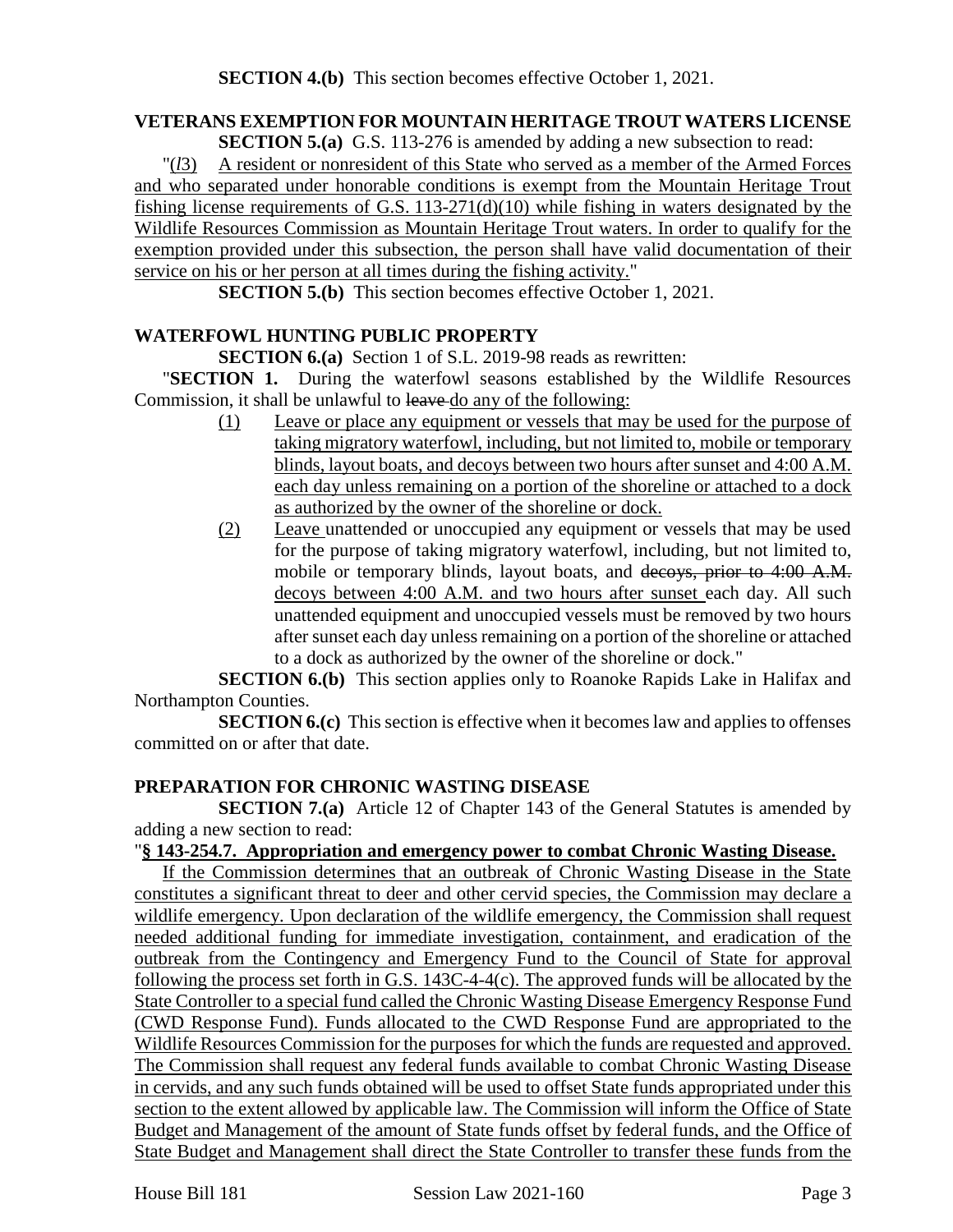CWD Response Fund to the Contingency and Emergency Fund upon receipt of the federal funds."

**SECTION 7.(b)** This section is effective July 1, 2021.

# **HALF-PRICED LIFETIME LICENSES FOR CERTAIN RESIDENTS SECTION 8.(a)** G.S. 113-270.1D reads as rewritten:

# "**§ 113-270.1D. Sportsman licenses.**

… (b) Lifetime Sportsman Licenses. – Lifetime sportsman licenses are valid for the lifetime of the licensees. Lifetime sportsman licenses entitle the licensees to take all wild animals and wild birds by all lawful methods, except trapping, in all open seasons, and to fish with hook and line for all fish in all inland and joint fishing waters, including public mountain trout waters, but do not entitle the licensee to engage in fishing in coastal fishing waters, except if the license was purchased before January 1, 2006, pursuant to G.S. 113-174.2(d)(2). A lifetime sportsman license issued under this subsection entitles the licensee to access and use Wildlife Resources Commission Property. Lifetime sportsman licenses issued by the Wildlife Resources Commission are:

> … (3) Adult Resident Lifetime Sportsman License – \$500.00. This license shall be issued only to an individual resident of the State who is 12 years of age or older but younger than 70 years of age. Except for individuals qualifying for a discounted license pursuant to G.S. 113-276(o), a resident who is 50 years of age or older but younger than 70 years of age shall be eligible to purchase this license at fifty percent (50%) of the applicable fee. …."

**SECTION 8.(b)** G.S. 113-351 reads as rewritten:

"**§ 113-351. Unified hunting and fishing licenses; subsistence license waiver.**

…

…

(c) Types of Unified Hunting and Fishing Licenses; Fees; Duration. – The Wildlife Resources Commission shall issue the following Unified Hunting and Fishing Licenses:

- (3) Lifetime Unified Sportsman/Coastal Recreational Fishing Licenses. A license issued under this subdivision is valid for the lifetime of the licensee. A license issued under this subdivision authorizes the licensee to take all wild animals and wild birds, including waterfowl, by all lawful methods in all open seasons, including the use of game lands; to fish with hook and line for all fish in all inland fishing waters and joint fishing waters, including public mountain trout waters; and to engage in recreational fishing in coastal fishing waters. [The licenses are as follows:]
	- … c. Resident Adult Lifetime Unified Sportsman/Coastal Recreational Fishing License. – \$675.00. This license shall be issued only to an individual resident of the State who is 12 years of age or older but younger than 70 years of  $\overline{age}$  and who is a resident of the State.age. Except for individuals qualifying for a discounted license pursuant to G.S. 113-276(o), a resident who is 50 years of age or older but younger than 70 years of age shall be eligible to purchase this license at fifty percent (50%) of the applicable fee.

…."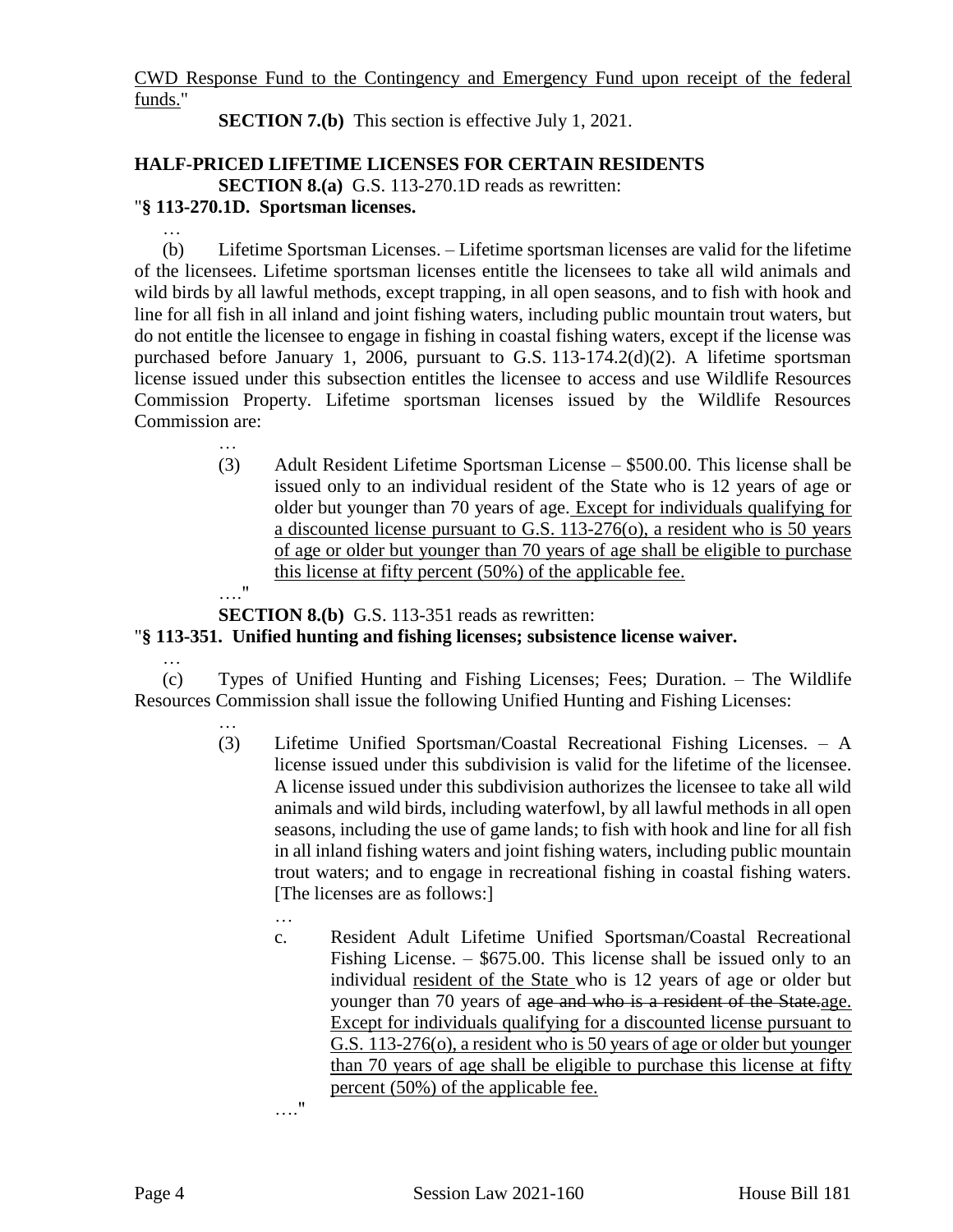#### **EXTEND ELIGIBILITY FOR REDUCED PRICE LIFETIME HUNTING AND FISHING LICENSES TO RESCUE SQUAD AND EMS**

**SECTION 8A.** G.S. 113-276(o) reads as rewritten:

"(o) An eligible member of a volunteer fire department department, rescue squad, or emergency medical services squad for five consecutive fiscal years, including the prior fiscal year, may be issued any adult resident lifetime license issued and administered by the Wildlife Resources Commission for fifty percent (50%) of the applicable license fee amount. For purposes of this subsection, the term "eligible member" means (i) for volunteer fire department members, an individual appearing on the certified roster of eligible firefighters submitted to the North Carolina State Firefighters' Association under G.S. 58-86-25.G.S. 58-86-25 and (ii) for volunteer rescue or emergency medical services squad members, an individual appearing on the certified roster of eligible rescue or emergency medical services squad members submitted to the North Carolina Association of Rescue and Emergency Medical Services, Inc., under G.S. 58-86-30."

#### **REDUCE CONTROLLED RABBIT HUNTING PRESERVE OPERATOR LICENSE FEE**

#### **SECTION 9.** G.S. 113-273(g) reads as rewritten:

"(g) Controlled Hunting Preserve Operator License. – The Wildlife Resources Commission is authorized by rule to set standards for and to license the operation of controlled hunting preserves operated by private persons. Controlled hunting preserves are of three types: one is an area marked with appropriate signs along the outside boundaries on which only domestically raised chukars, Hungarian partridges, and game birds other than wild turkeys are taken; one is an area enclosed with a dog-proof fence on which rabbits may be hunted with dogs only; and one is an area enclosed with a dog-proof fence on which foxes and coyotes may be hunted with dogs only. A controlled fox and coyote hunting preserve operated for private use may be of any size; a controlled hunting preserve operated for commercial purposes shall be an area of not less than 500 acres or of such size as set by regulation of the Wildlife Resources Commission, which shall take into account differences in terrain and topography, as well as the welfare of the wildlife.

Operators of controlled fox hunting preserves may purchase live foxes and coyotes from licensed trappers who live-trap foxes and coyotes during any open season for trapping them and may, at any time, take live foxes from their preserves for sale to other licensed operators. The controlled hunting preserve operator license for domestically raised birds, foxes, and coyotes may be purchased for a fee of one hundred dollars (\$100.00) and (\$100.00). The controlled hunting preserve operator license for rabbits may be purchased for a fee of twenty-five dollars (\$25.00). The controlled hunting preserve operator license is an annual license issued beginning 1 July each year running until the following 30 June."

# **UNLAWFUL BAITING CLARIFICATION**

**SECTION 9A.(a)** G.S. 113-295 reads as rewritten:

#### "**§ 113-295. Unlawful harassment of persons taking wildlife resources.**

(a) It is unlawful for a person to interfere intentionally with the lawful taking of wildlife resources or to drive, harass, or intentionally disturb any wildlife resources for the purpose of disrupting the lawful taking of wildlife resources. It is unlawful to take or abuse property, equipment, or hunting dogs that are being used for the lawful taking of wildlife resources. This subsection does not apply to a person who incidentally interferes with the taking of wildlife resources while using the land for other lawful activity such as agriculture, mining, or recreation. This subsection also does not apply to activity by a person on land he owns or leases.

Violation of this subsection is a Class 2 misdemeanor for a first conviction and a Class 1 misdemeanor for a second or subsequent conviction.